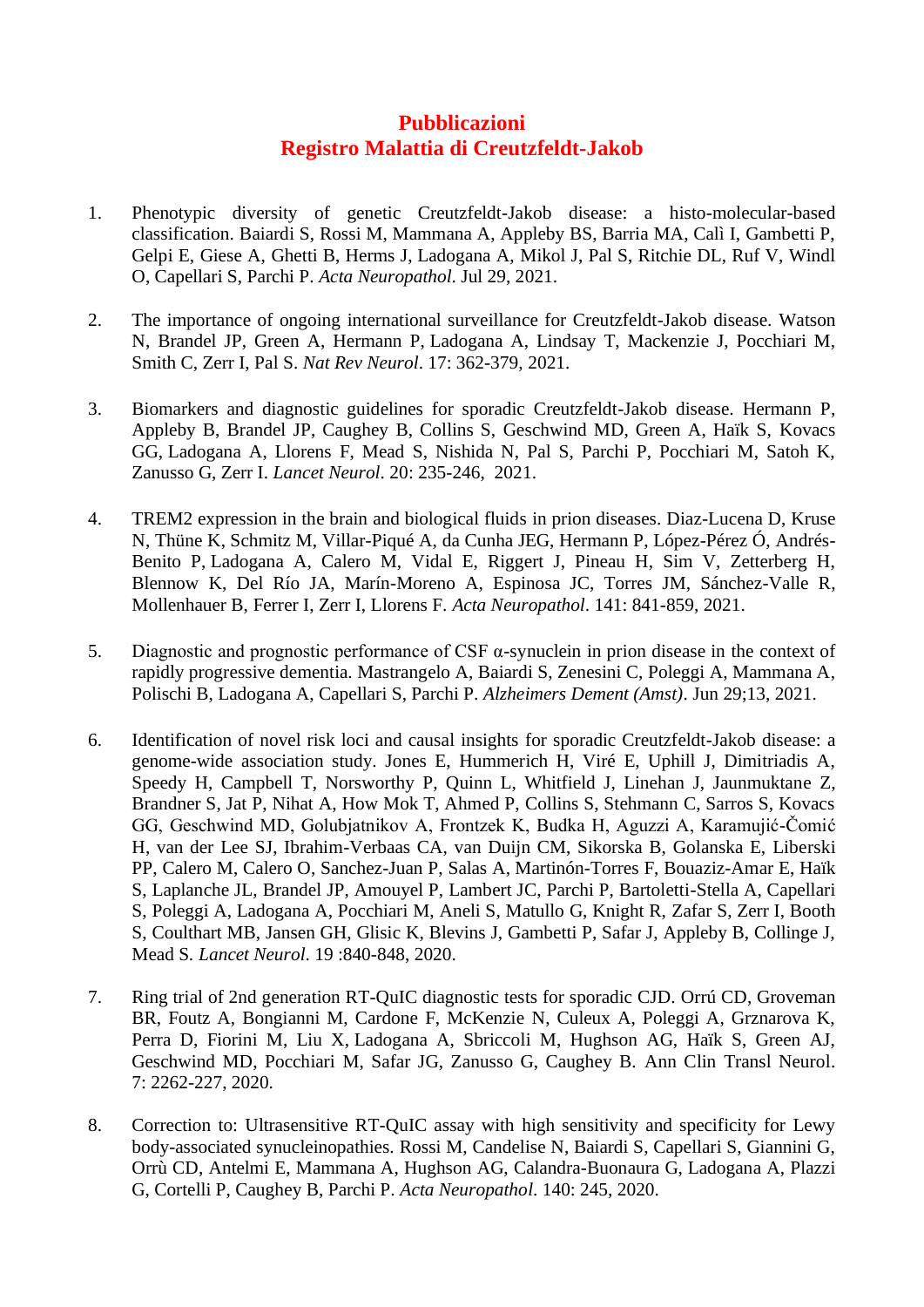- 9. [Comparison between plasma and cerebrospinal fluid biomarkers](https://pubmed.ncbi.nlm.nih.gov/32928934/) for the early diagnosis and [association with survival in prion disease.](https://pubmed.ncbi.nlm.nih.gov/32928934/) Abu-Rumeileh S, Baiardi S, Ladogana A, Zenesini C, Bartoletti-Stella A, Poleggi A, Mammana A, Polischi B, Pocchiari M, Capellari S, Parchi P. *J Neurol Neurosurg Psychiatry*. 9:1181-1188, 2020.
- 10. [Ultrasensitive RT-QuIC assay with high sensitivity and specificity for Lewy body-associated](https://pubmed.ncbi.nlm.nih.gov/32342188/)  [synucleinopathies.](https://pubmed.ncbi.nlm.nih.gov/32342188/) Rossi M, Candelise N, Baiardi S, Capellari S, Giannini G, Orrù CD, Antelmi E, Mammana A, Hughson AG, Calandra-Buonaura G, Ladogana A, Plazzi G, Cortelli P, Caughey B, Parchi P. *Acta Neuropathol*. 140: 49-62, 2020.
- 11. Llorens F, Villar-Piqué A, Hermann P, Schmitz M, Calero O, Stehmann C, Sarros S, Moda F, Ferrer I, Poleggi A, Pocchiari M, Catania M, Klotz S, O'Regan C, Brett F, Heffernan J, Ladogana A, Collins SJ, Calero M, Kovacs GG, Zerr I. Diagnostic Accuracy of Prion Disease Biomarkers in Iatrogenic Creutzfeldt-Jakob Disease. *Biomolecules* Feb 12: 10, 2020.
- 12. Puopolo M, Catelan D, Capellari S, Ladogana A, Sanguedolce A, Fedele A, Aprile V, Turco GL, Colaizzo E, Tiple D, Vaianella L, Parchi P, Biggeri A, Pocchiari M. Spatial Epidemiology of Sporadic Creutzfeldt-Jakob Disease in Apulia, Italy. *Neuroepidemiology* 54:83-90, 2020.
- 13. Zetterberg H, Bozzetta E, Favole A, Corona C, Cavarretta MC, Ingravalle F, Blennow K, Pocchiari M, Meloni D. Neurofilaments in blood is a new promising preclinical biomarker for the screening of natural scrapie in sheep. *PLoS One* Dec 19;14(12), 2019.
- 14. Zerr I, Villar-Piqué A, Schmitz VE, Poleggi A, Pocchiari M, Sánchez-Valle R, Calero M, Calero O, Baldeiras I, Santana I, Kovacs GG, Llorens F, Schmitz M. Evaluation of Human Cerebrospinal Fluid Malate Dehydrogenase 1 as a Marker in Genetic Prion Disease Patients. *Biomolecules* Nov 28; 9(12), 2019.
- 15. Bongianni M, Ladogana A, Capaldi S, Klotz S, Baiardi S, Cagnin A, Perra D, Fiorini M, Poleggi A, Legname G, Cattaruzza T, Janes F, Tabaton M, Ghetti B, Monaco S, Kovacs GG, Parchi P, Pocchiari M, Zanusso G. α-Synuclein RT-QuIC assay in cerebrospinal fluid of patients with dementia with Lewy bodies. *Ann Clin Transl Neurol* 6: 2120-26, 2019.
- 16. Di Fede G, Catania M, Atzori C, Moda F, Pasquali C, Indaco A, Grisoli M, Zuffi M, Guaita MC, Testi R, Taraglio S, Sessa M, Gusmaroli G, Spinelli M, Salzano G, Legname G, Tarletti R, Godi L, Pocchiari M, Tagliavini F, Imperiale D, Giaccone G. Clinical and neuropathological phenotype associated with the novel V189I mutation in the prion protein gene.*Acta Neuropathol Commun* 7: 1, 2019.
- 17. Tiple D, Poleggi A, Mellina V, Morocutti A, Brusa L, Iani C, Colaizzo E, Vaianella L, Baiardi S, Ladogana A, Parchi P, Pocchiari M.Clinicopathological features of the rare form of Creutzfeldt-Jakob disease in R208H-V129V PRNP carrier. *Acta Neuropathol Commun* 7:47, 2019.
- 18. Villar-Piqué A, Schmitz M, Lachmann I, Karch A, Calero O, Stehmann C, Sarros S, Ladogana A, Poleggi A, Santana I, Ferrer I, Mitrova E, Žáková D, Pocchiari M, Baldeiras I, Calero M, Collins SJ, Geschwind MD, Sánchez-Valle R, Zerr I, Llorens F.Cerebrospinal Fluid Total Prion Protein in the Spectrum of Prion Diseases. *Mol Neurobiol* 56: 2811-21, 2019.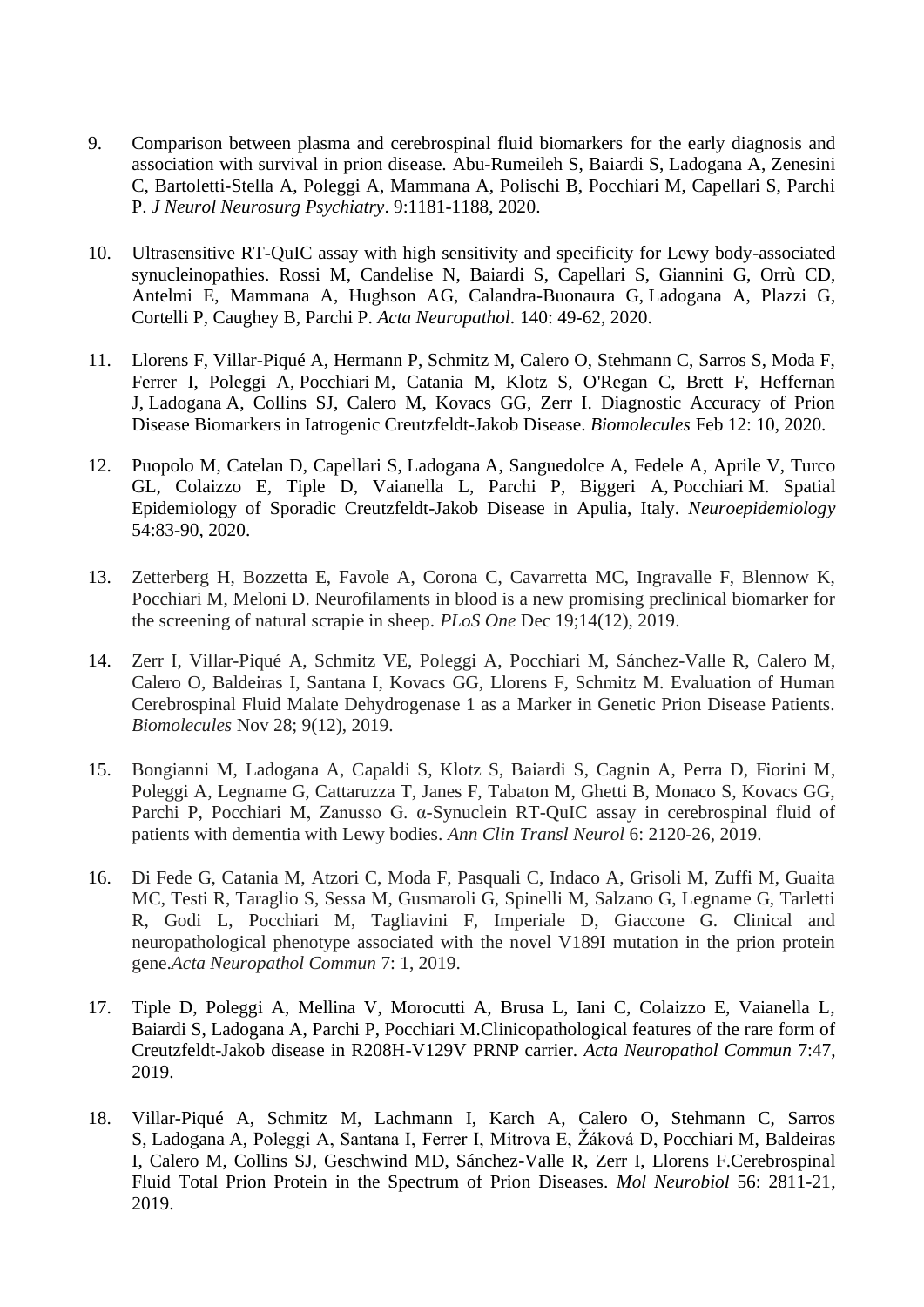- 19. Pocchiari M, Manson J. Preface. *Handb Clin Neurol* 153, 2018.
- 20. Pocchiari M, Manson J. Concluding remarks. *Handb Clin Neurol* 153: 485-8, 2018.
- 21. Ladogana A, Kovacs GC. [Genetic Creutzfeldt-Jakob disease.](https://www.ncbi.nlm.nih.gov/pubmed/29887139) *Handb Clin Neurol* 153: 219- 42, 2018.
- 22. Cali I, Cohen ML, Haik S, Parchi P, Giaccone G, Collins SJ, Kofskey D, Wang H, McLean CA, Brandel JP, Privat N, Sazdovitch V, Duyckaerts C, Kitamoto T, Belay ED, Maddox RA, Tagliavini F, Pocchiari M, Leschek E, Appleby BS, Safar JG, Schonberger LB, Gambetti P. Iatrogenic Creutzfeldt-Jakob disease with Amyloid-β pathology: an international study. *Acta Neuropathol Commun* 6: 5, 2018.
- 23. Poleggi A, van der Lee S, Capellari S, Puopolo M, Ladogana A, De Pascali E, Lia D, Formato A, Bartoletti-Stella A, Parchi P, van Duijn C, Pocchiari M.Age atonset of genetic (E200K) and sporadic Creutzfeldt-Jakob disease sismodulated by the CYP4X1 gene. *J Neurol Neurosurg Psychiatry* 89: 1243-49, 2018.
- 24. Bongianni M, [Orrù C,](https://www.ncbi.nlm.nih.gov/pubmed/?term=Orr%C3%B9%20C%5BAuthor%5D&cauthor=true&cauthor_uid=27942718) [Groveman BR,](https://www.ncbi.nlm.nih.gov/pubmed/?term=Groveman%20BR%5BAuthor%5D&cauthor=true&cauthor_uid=27942718) [Sacchetto L,](https://www.ncbi.nlm.nih.gov/pubmed/?term=Sacchetto%20L%5BAuthor%5D&cauthor=true&cauthor_uid=27942718) Fiorini M, [Tonoli G,](https://www.ncbi.nlm.nih.gov/pubmed/?term=Tonoli%20G%5BAuthor%5D&cauthor=true&cauthor_uid=27942718) [Triva G,](https://www.ncbi.nlm.nih.gov/pubmed/?term=Triva%20G%5BAuthor%5D&cauthor=true&cauthor_uid=27942718) [Capaldi](https://www.ncbi.nlm.nih.gov/pubmed/?term=Capaldi%20S%5BAuthor%5D&cauthor=true&cauthor_uid=27942718) S, [Testi S,](https://www.ncbi.nlm.nih.gov/pubmed/?term=Testi%20S%5BAuthor%5D&cauthor=true&cauthor_uid=27942718) [Ferrari S,](https://www.ncbi.nlm.nih.gov/pubmed/?term=Ferrari%20S%5BAuthor%5D&cauthor=true&cauthor_uid=27942718) [Cagnin A,](https://www.ncbi.nlm.nih.gov/pubmed/?term=Cagnin%20A%5BAuthor%5D&cauthor=true&cauthor_uid=27942718) Ladogana A, [Poleggi A,](https://www.ncbi.nlm.nih.gov/pubmed/?term=Poleggi%20A%5BAuthor%5D&cauthor=true&cauthor_uid=27942718) [Colaizzo E,](https://www.ncbi.nlm.nih.gov/pubmed/?term=Colaizzo%20E%5BAuthor%5D&cauthor=true&cauthor_uid=27942718) [Tiple D,](https://www.ncbi.nlm.nih.gov/pubmed/?term=Tiple%20D%5BAuthor%5D&cauthor=true&cauthor_uid=27942718) [Vaianella L,](https://www.ncbi.nlm.nih.gov/pubmed/?term=Vaianella%20L%5BAuthor%5D&cauthor=true&cauthor_uid=27942718) [Castriciano S,](https://www.ncbi.nlm.nih.gov/pubmed/?term=Castriciano%20S%5BAuthor%5D&cauthor=true&cauthor_uid=27942718) [Marchioni D,](https://www.ncbi.nlm.nih.gov/pubmed/?term=Marchioni%20D%5BAuthor%5D&cauthor=true&cauthor_uid=27942718) [Hughson AG,](https://www.ncbi.nlm.nih.gov/pubmed/?term=Hughson%20AG%5BAuthor%5D&cauthor=true&cauthor_uid=27942718) [Imperiale D,](https://www.ncbi.nlm.nih.gov/pubmed/?term=Imperiale%20D%5BAuthor%5D&cauthor=true&cauthor_uid=27942718) Cattaruzza T, Fabrizi GM, [Pocchiari](https://www.ncbi.nlm.nih.gov/pubmed/?term=Pocchiari%20M%5BAuthor%5D&cauthor=true&cauthor_uid=27942718)  [M,](https://www.ncbi.nlm.nih.gov/pubmed/?term=Pocchiari%20M%5BAuthor%5D&cauthor=true&cauthor_uid=27942718) Monaco S, Caughey B, [Zanusso G.](https://www.ncbi.nlm.nih.gov/pubmed/?term=Zanusso%20G%5BAuthor%5D&cauthor=true&cauthor_uid=27942718)Diagnosis of Human Prion Disease Using Real-Time Quaking-Induced Conversion Testing of Olfactory Mucosa and Cerebrospinal Fluid Samples. *JAMA Neurol* 74:155-62, 2017.
- 25. Vita MG, Tiple D, Bizzarro A, Ladogana A, Colaizzo E, Capellari S, Rossi M, Parchi P, Masullo C, Pocchiari M. Patient with rapidly evolving neurological disease with neuropathological lesions of Creutzfeldt-Jakob disease, Lewy body dementia, chronic subcortical vascular encephalopathy and meningothelial meningioma. *Neuropathology* 37: 110-5, 2017.
- 26. Mc Guire L, Poleggi A, Poggiolini I, Suardi S, [Grznarova K,](https://www.ncbi.nlm.nih.gov/pubmed/?term=Grznarova%20K%5BAuthor%5D&cauthor=true&cauthor_uid=27130376) Shi S, [de Vil B,](https://www.ncbi.nlm.nih.gov/pubmed/?term=de%20Vil%20B%5BAuthor%5D&cauthor=true&cauthor_uid=27130376) [Sarros S,](https://www.ncbi.nlm.nih.gov/pubmed/?term=Sarros%20S%5BAuthor%5D&cauthor=true&cauthor_uid=27130376) Satoh K, [Cheng K,](https://www.ncbi.nlm.nih.gov/pubmed/?term=Cheng%20K%5BAuthor%5D&cauthor=true&cauthor_uid=27130376) [Cramm M,](https://www.ncbi.nlm.nih.gov/pubmed/?term=Cramm%20M%5BAuthor%5D&cauthor=true&cauthor_uid=27130376) Fairfoul G, [Schmitz M,](https://www.ncbi.nlm.nih.gov/pubmed/?term=Schmitz%20M%5BAuthor%5D&cauthor=true&cauthor_uid=27130376) [Zerr I,](https://www.ncbi.nlm.nih.gov/pubmed/?term=Zerr%20I%5BAuthor%5D&cauthor=true&cauthor_uid=27130376) [Cras P,](https://www.ncbi.nlm.nih.gov/pubmed/?term=Cras%20P%5BAuthor%5D&cauthor=true&cauthor_uid=27130376) [Equestre M,](https://www.ncbi.nlm.nih.gov/pubmed/?term=Equestre%20M%5BAuthor%5D&cauthor=true&cauthor_uid=27130376) Tagliavini F, [Atarashi R,](https://www.ncbi.nlm.nih.gov/pubmed/?term=Atarashi%20R%5BAuthor%5D&cauthor=true&cauthor_uid=27130376) Knox D, [Collins S,](https://www.ncbi.nlm.nih.gov/pubmed/?term=Collins%20S%5BAuthor%5D&cauthor=true&cauthor_uid=27130376) [Haïk S,](https://www.ncbi.nlm.nih.gov/pubmed/?term=Ha%C3%AFk%20S%5BAuthor%5D&cauthor=true&cauthor_uid=27130376) Parchi P, Pocchiari M, Green A.Cerebrospinal fluid real-time quaking-induced conversion is a robust and reliable test for sporadic creutzfeldtjakob disease: An international study. *[Ann Neurol](https://www.ncbi.nlm.nih.gov/pubmed/27130376)* 80:160-5, 2016.
- 27. Zanusso G, Monaco S, Pocchiari M, Caughey B. Advanced tests for early and accurate diagnosis of Creutzfeldt-Jakob disease. *Nat Rev Neurol* 12:325-33, 2016.
- 28. Minikel EV, Vallabh SM, Lek M, Estrada K, Samocha KE, Sathirapongsasuti JF, McLean CY, Tung JY, Yu LP, Gambetti P, Blevins J, Zhang S, Cohen Y, Chen W, Yamada M, Hamaguchi T, Sanjo N, Mizusawa H, Nakamura Y, Kitamoto T, Collins SJ, Boyd A, Will RG, Knight R, Ponto C, Zerr I, Kraus TF, Eigenbrod S, Giese A, Calero M, de Pedro-Cuesta J, Haïk S, Laplanche JL, Bouaziz-Amar E, Brandel JP, Capellari S, Parchi P, Poleggi A, Ladogana A, O'Donnell-Luria AH, Karczewski KJ, Marshall JL, Boehnke M, Laakso M, Mohlke KL, Kähler A, Chambert K, McCarroll S, Sullivan PF, Hultman CM, Purcell SM, Sklar P, van der Lee SJ, Rozemuller A, Jansen C, Hofman A, Kraaij R, van Rooij JG, Ikram MA, Uitterlinden AG, van Duijn CM; Exome Aggregation Consortium (ExAC), Daly MJ, MacArthur DG[.Quantifying prion disease penetrance using large population control cohorts.](https://www.ncbi.nlm.nih.gov/pubmed/26791950) *Sci Transl Med* 20; 8(322):322ra, 2016.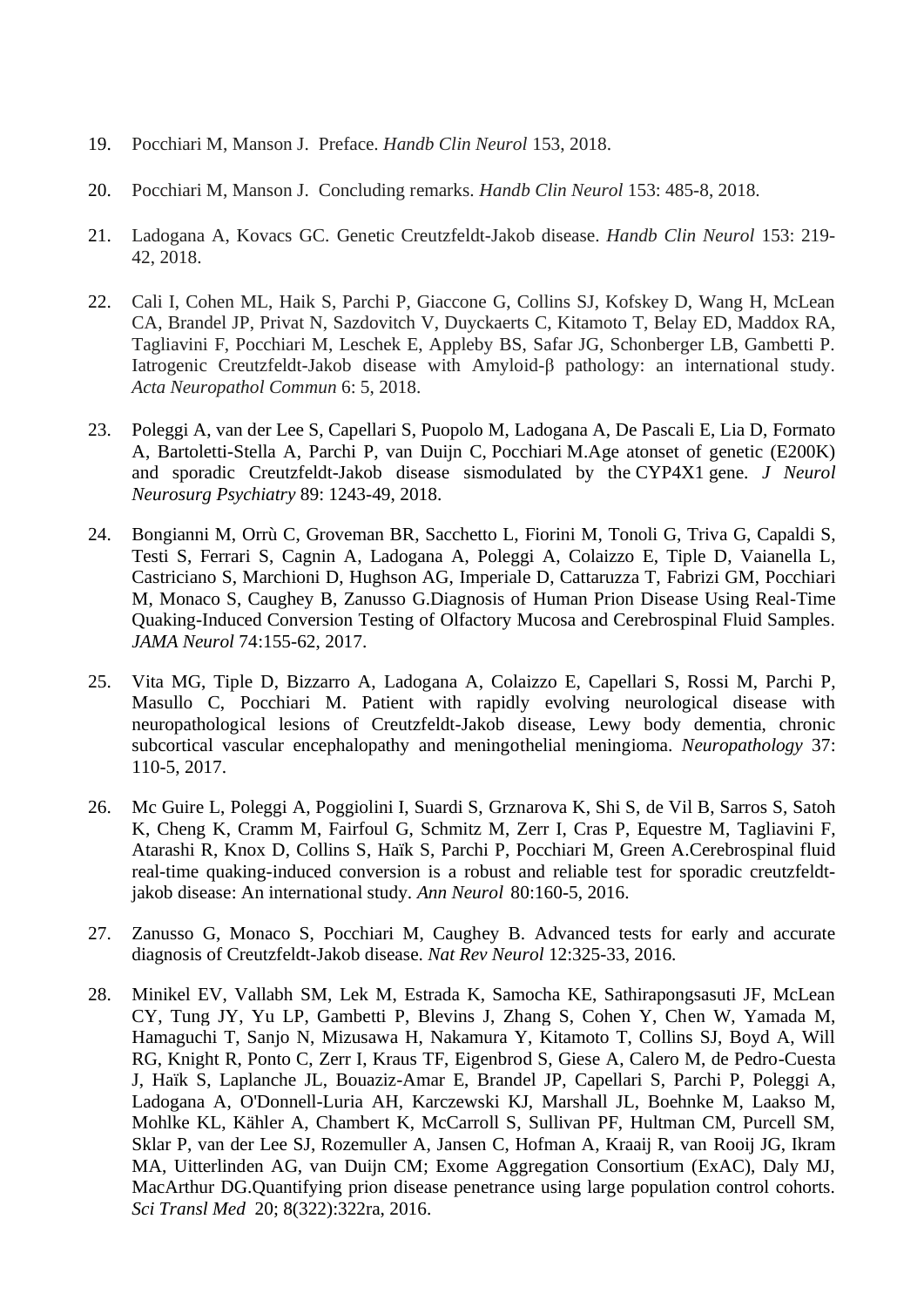- 29. Baiardi S, Capellari S, Ladogana A, Strumia S, Santangelo M, Pocchiari M, Parchi P. Revisiting the Heidenhain Variant of Creutzfeldt-Jakob Disease: Evidence for Prion Type Variability Influencing Clinical Course and Laboratory Findings. *J Alzheimers Dis* 50:465-76, 2016.
- 30. Imbriani P, Marfia GA, Marciani MG, Poleggi A, Pocchiari M, Puoti G, Caltagirone C, Pisani A. Heidenhain variant in two patients with inherited V210I Creutzfeldt-Jakob disease. *Int J Neurosci* 126:381-3, 2016.
- 31. Schmitz M, Ebert E, Stoeck K, Karch A, Collins S, Calero M, Sklaviadis T, Laplanche JL, Golanska E, Baldeiras I, Satoh K, Sanchez-Valle R, Ladogana A, Skinningsrud A, Hammarin AL, Mitrova E, Llorens F, Kim YS, Green A, Zerr I[.Validation of 14-3-3 Protein as a Marker](https://www.ncbi.nlm.nih.gov/pubmed/25947081)  [in Sporadic Creutzfeldt-Jakob Disease Diagnostic.](https://www.ncbi.nlm.nih.gov/pubmed/25947081) *Mol Neurobiol* 53: 2189-99, 2016.
- 32. Sanchez-Juan P, Bishop MT, Kovacs GG, Calero M, Aulchenko YS, Ladogana A, Boyd A, Lewis V, Ponto C, Calero O, Poleggi A, Carracedo Á, van der Lee SJ, Ströbel T, Rivadeneira F, Hofman A, Haïk S, Combarros O, Berciano J, Uitterlinden AG, Collins SJ, Budka H, Brandel JP, Laplanche JL, Pocchiari M, Zerr I, Knight RS, Will RG, van Duijn CM. A genome wide association study links glutamate receptor pathway to sporadic Creutzfeldt-Jakob disease risk. *PLoS One* 28;10, 2015.
- 33. Properzi F, Logozzi M, Abdel-Haq H, Federici C, Lugini L, Azzarito T, Cristofaro I, di Sevo D, Ferroni E, Cardone F, Venditti M, Colone M, Comoy E, Durand V, Fais S, Pocchiari M[.Detection of exosomal prions in blood by immunochemistry techniques.](https://www.ncbi.nlm.nih.gov/pubmed/25805411) *J Gen Virol* 96:1969-74, 2015.
- 34. Pocchiari M, Ladogana A[.Rethinking of doxycycline therapy in Creutzfeldt-Jakob disease.](https://www.ncbi.nlm.nih.gov/pubmed/25632154) *J Neurol Neurosurg Psychiatry* 86:705, 2015.
- 35. Simoneau S, Thomzig A, Ruchoux MM, Vignier N, Daus ML, Poleggi A, Lebon P, Freire S, Durand V, Graziano S, Galeno R, Cardone F, Comoy E, Pocchiari M, Beekes M, Deslys JP, Fournier JG. Synthetic scrapie infectivity: interaction between recombinant PrP and scrapie brain-derived RNA. *Virulence* 6:132-44, 2015.
- 36. Scontrini A, Di Bonaventura C, Fiorelli M, Tiple D, Colaizzo E, Ladogana A, Parchi P, Pocchiari M.Creutzfeldt-Jakob disease masked by head trauma and features of Wilson's disease. *Int J Neurosci* 125:312-4, 2015.
- 37. Properzi F, Ferroni E, Poleggi A, Vinci R. The regulation of exosome function in the CNS: implications for neurodegeneration. *Swiss Med Wkly* Nov 12;145:w14204, 2015.
- 38. Berrone E, Corona C, Mazza M, Vallino Costassa E, Faro ML, Properzi F, Guglielmetti C, Maurella C, Caramelli M, Deregibus MC, Camussi G, Casalone C[.Detection of cellular prion](https://www.ncbi.nlm.nih.gov/pubmed/26399471)  [protein in exosomes derived from ovine plasma.](https://www.ncbi.nlm.nih.gov/pubmed/26399471) *J Gen Virol* 96:3698-702, 2015.
- 39. Cardone F, Principe S, Schininà ME, Maras B, Capellari S, Parchi P, Notari S, Di Francesco L, Poleggi A, Galeno R, Vinci R, Mellina V, Almonti S, Ladogana A, Pocchiari M. Mutant PrPCJD prevails over wild-type PrPCJD in the brain of V210I and R208H genetic Creutzfeldt-Jakob disease patients. *Biochem Biophys Res Commun* 454:289-94, 2014.
- 40. Orrú CD, Bongianni M, Tonoli G, Ferrari S, Hughson AG, Groveman BR, Fiorini M, Pocchiari M, Monaco S, Caughey B, Zanusso G.A test for Creutzfeldt-Jakob disease using nasal brushings. *N Engl J Med* 371:519-29, 2014 Erratum in: *N Engl J Med* 371:1852, 2014.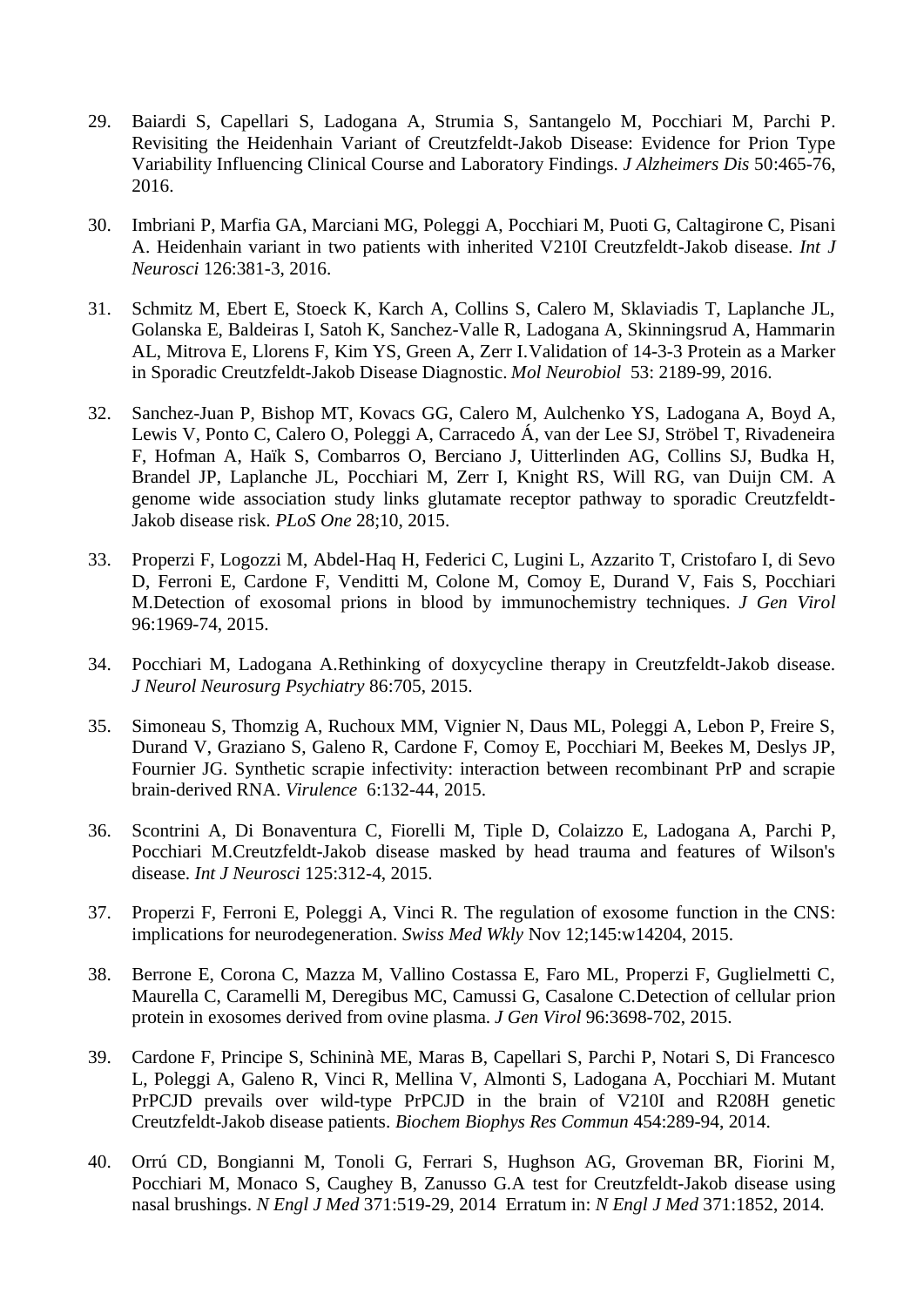- 41. Haïk S, Marcon G, Mallet A, Tettamanti M, Welaratne A, Giaccone G, Azimi S, Pietrini V, Fabreguettes JR, Imperiale D, Cesaro P, Buffa C, Aucan C, Lucca U, Peckeu L, Suardi S, Tranchant C, Zerr I, Houillier C, Redaelli V, Vespignani H, Campanella A, Sellal F, Krasnianski A, Seilhean D, Heinemann U, Sedel F, Canovi M, Gobbi M, Di Fede G, Laplanche JL, Pocchiari M, Salmona M, Forloni G, Brandel JP, Tagliavini F.Doxycycline in Creutzfeldt-Jakob disease: a phase 2, randomised, double-blind, placebo-controlled trial. *Lancet Neurol* 13:150-8, 2014.
- 42. Riudavets MA, Sraka MA, Schultz M, Rojas E, Martinetto H, Begué C, Noher de Halac I, Poleggi A, Equestre M, Pocchiari M, Sevlever G, Taratuto AL. [Gerstmann-Sträussler-](https://www.ncbi.nlm.nih.gov/pubmed/23944754)[Scheinker syndrome with variable phenotype in a new kindred with PRNP-P102L mutation.](https://www.ncbi.nlm.nih.gov/pubmed/23944754) *Brain Pathol* 24:142-7, 2014.
- 43. Cardone F, Sowemimo-Coker S, Abdel-Haq H, Sbriccoli M, Graziano S, Valanzano A, Berardi VA, Galeno R, Puopolo M, Pocchiari M. Assessment of prion reduction filters in decreasing infectivity of ultracentrifuged 263K scrapie-infected brain homogenates in "spiked" human blood and red blood cells. *Transfusion* 54:990-5, 2014.
- 44. Properzi F, Pocchiari M. Identification of misfolded proteins in body fluids for the diagnosis of prion diseases. *Int J Cell Biol* 2013:839329, 2013.
- 45. Gawinecka J, Nowak M, Carimalo J, Cardone F, Asif AR, Wemheuer WM, Schulz-Schaeffer WJ, Pocchiari M, Zerr I. Subtype-specific synaptic proteome alterations in sporadic Creutzfeldt-Jakob disease. *J Alzheimers Dis* 37:51-61, 2013.
- 46. Pocchiari M, Poleggi A, Puopolo M, D'Alessandro M, Tiple D, Ladogana A.Age at Death of Creutzfeldt-Jakob disease in subsequent family generation carrying the E200K mutation of the prion protein gene. *PLoS One*8(4):e60376, 2013.
- 47. Properzi F, Logozzi M, Fais S[.Exosomes: the future of biomarkers in medicine.](https://www.ncbi.nlm.nih.gov/pubmed/24044569) *Biomark Med* 7:769-78, 2013.
- 48. Campisi E, Cardone F, Graziano S, Galeno R, Pocchiari M. [Role of proteomics in](https://www.ncbi.nlm.nih.gov/pubmed/23256675)  [understanding prion infection.](https://www.ncbi.nlm.nih.gov/pubmed/23256675) *Expert Rev Proteomics* 9:649-66, 2012.
- 49. Alcalde-Cabero E, Almazán-Isla J, Brandel JP, Breithaupt M, Catarino J, Collins S, Haybäck J, Höftberger R, Kahana E, Kovacs GG, Ladogana A, Mitrova E, Molesworth A, Nakamura Y, Pocchiari M, Popovic M, Ruiz-Tovar M, Taratuto A, van Duijn CM, Yamada M, Will RG, Zerr I, de Pedro Cuesta J. Health professions and risk of sporadic Creutzfeldt-Jakob disease, 1965 to 2010. *Euro Surveill* 17: 20144, 2012.
- 50. de Pedro Cuesta J, Ruiz Tovar M, Ward H, Calero M, Smith A, Verduras CA, Pocchiari M, Turner ML, Forland F, Palm D, Will RG. Sensitivity to biases of case-control studies on medical procedures, particularly surgery and blood transfusion, and risk of Creutzfeldt-Jakob disease. *Neuroepidemiology* 39:1-18, 2012.
- 51. Brown P, Brandel JP, Sato T, Nakamura Y, Mackenzie J, Will RG, Ladogana A, Pocchiari M, Leschek EW, Schonberger LB. Iatrogenic creutzfeldt-jakob disease, final assessment. *Emerg Infect Dis* 18:901-7, 2012.
- 52. Fratini F, Principe S, Puopolo M, Ladogana A, Poleggi A, Piscopo P, Bruno G, Castrechini S, Pascone R, Confaloni A, Minghetti L, Cardone F, Pocchiari M, Crescenzi M. Increased levels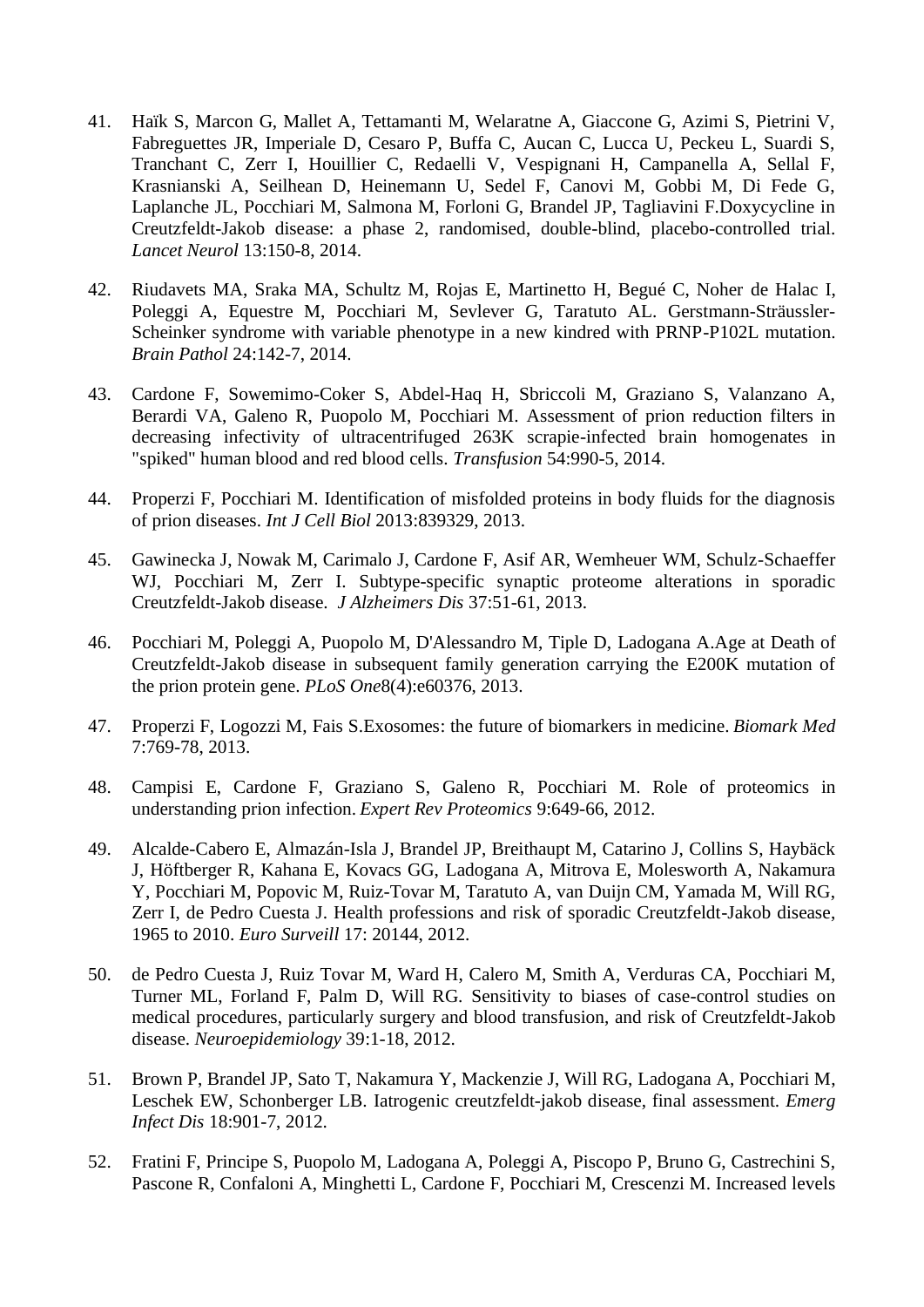of acute-phase inflammatory proteins in plasma of patients with sporadic CJD. *Neurology* 79:1012-8, 2012.

- 53. Gawinecka J, Cardone F, Asif AR, De Pascalis A, Wemheuer WM, Schulz-Schaeffer WJ, Pocchiari M, Zerr I. Sporadic Creutzfeldt-Jakob disease subtype-specific alterations of the brain proteome: impact on Rab3a recycling. *Proteomics* 12:3610-20, 2012.
- 54. Ladogana A. Clinical Aspects: Italy In: Decontamination of Prions, Detlev Riesner, Jean-Philippe Deslys, Maurizio Pocchiari and Robert Somerville (eds), Dusseldorf university press, pp 267-276, 2012.
- 55. Ladogana A, Puopolo M, Tiple D, Graziano S, and Pocchiari M. Creutzfeldt-Jakob disease: the public health perception. *Eur J Neurodegener Dis* 1:101-13, 2012.
- 56. [Stoeck K,](http://www.ncbi.nlm.nih.gov/pubmed?term=Stoeck%20K%5BAuthor%5D&cauthor=true&cauthor_uid=23012332) [Sanchez-Juan P,](http://www.ncbi.nlm.nih.gov/pubmed?term=Sanchez-Juan%20P%5BAuthor%5D&cauthor=true&cauthor_uid=23012332) [Gawinecka J,](http://www.ncbi.nlm.nih.gov/pubmed?term=Gawinecka%20J%5BAuthor%5D&cauthor=true&cauthor_uid=23012332) [Green A,](http://www.ncbi.nlm.nih.gov/pubmed?term=Green%20A%5BAuthor%5D&cauthor=true&cauthor_uid=23012332) [Ladogana A,](http://www.ncbi.nlm.nih.gov/pubmed?term=Ladogana%20A%5BAuthor%5D&cauthor=true&cauthor_uid=23012332) [Pocchiari M,](http://www.ncbi.nlm.nih.gov/pubmed?term=Pocchiari%20M%5BAuthor%5D&cauthor=true&cauthor_uid=23012332) [Sanchez-Valle](http://www.ncbi.nlm.nih.gov/pubmed?term=Sanchez-Valle%20R%5BAuthor%5D&cauthor=true&cauthor_uid=23012332)  [R,](http://www.ncbi.nlm.nih.gov/pubmed?term=Sanchez-Valle%20R%5BAuthor%5D&cauthor=true&cauthor_uid=23012332) [Mitrova E,](http://www.ncbi.nlm.nih.gov/pubmed?term=Mitrova%20E%5BAuthor%5D&cauthor=true&cauthor_uid=23012332) [Sklaviadis T,](http://www.ncbi.nlm.nih.gov/pubmed?term=Sklaviadis%20T%5BAuthor%5D&cauthor=true&cauthor_uid=23012332) [Kulczycki J,](http://www.ncbi.nlm.nih.gov/pubmed?term=Kulczycki%20J%5BAuthor%5D&cauthor=true&cauthor_uid=23012332) [Slivarichova D,](http://www.ncbi.nlm.nih.gov/pubmed?term=Slivarichova%20D%5BAuthor%5D&cauthor=true&cauthor_uid=23012332) [Saiz A,](http://www.ncbi.nlm.nih.gov/pubmed?term=Saiz%20A%5BAuthor%5D&cauthor=true&cauthor_uid=23012332) [Calero M,](http://www.ncbi.nlm.nih.gov/pubmed?term=Calero%20M%5BAuthor%5D&cauthor=true&cauthor_uid=23012332) [Knight R,](http://www.ncbi.nlm.nih.gov/pubmed?term=Knight%20R%5BAuthor%5D&cauthor=true&cauthor_uid=23012332) [Aguzzi](http://www.ncbi.nlm.nih.gov/pubmed?term=Aguzzi%20A%5BAuthor%5D&cauthor=true&cauthor_uid=23012332)  [A,](http://www.ncbi.nlm.nih.gov/pubmed?term=Aguzzi%20A%5BAuthor%5D&cauthor=true&cauthor_uid=23012332) [Laplanche JL,](http://www.ncbi.nlm.nih.gov/pubmed?term=Laplanche%20JL%5BAuthor%5D&cauthor=true&cauthor_uid=23012332) [Peoc'h K,](http://www.ncbi.nlm.nih.gov/pubmed?term=Peoc) [Schelzke G,](http://www.ncbi.nlm.nih.gov/pubmed?term=Schelzke%20G%5BAuthor%5D&cauthor=true&cauthor_uid=23012332) [Karch A,](http://www.ncbi.nlm.nih.gov/pubmed?term=Karch%20A%5BAuthor%5D&cauthor=true&cauthor_uid=23012332) [van Duijn CM,](http://www.ncbi.nlm.nih.gov/pubmed?term=van%20Duijn%20CM%5BAuthor%5D&cauthor=true&cauthor_uid=23012332) [Zerr I](http://www.ncbi.nlm.nih.gov/pubmed?term=Zerr%20I%5BAuthor%5D&cauthor=true&cauthor_uid=23012332). Cerebrospinal fluid biomarker supported diagnosis of Creutzfeldt-Jakob disease and rapid dementias: a longitudinal multicentre study over 10 years. *Brain* 135: 3051-61, 2012.
- 57. Puopolo M, Ladogana A, Vetrugno V, Pocchiari M. Difficulties in proving or disproving risk of blood transfusion in sporadic CJD. *Transfusion* 51:1873-4, 2011.
- 58. Puopolo M, Ladogana A, Vetrugno V, Pocchiari M. Transmission of sporadic Creutzfeldt-Jakob disease by blood transfusion: risk factor or possible biases. *Transfusion* 51:1556-66, 2011.
- 59. Puopolo M, Pocchiari M. Need to improve clinical trials in rareneurodegenerative disorders. *Ann Ist Super Sanità* 47:55-9, 2011.
- 60. Graziano S, Pocchiari M**.** Management and prevention of human prion diseases.*Curr Neurol Neurosci Rep* 9:423-9, 2009.
- 61. Ladogana A, Sanchez-Juan P, Mitrová E, Green A, Cuadrado-Corrales N, Sánchez-Valle R, Koscova S, Aguzzi A, Sklaviadis T, Kulczycki J, Gawinecka J, Saiz A, Calero M, van Duijn CM, Pocchiari M, Knight R, Zerr I. Cerebrospinal fluid biomarkers in human genetic transmissible spongiform encephalopathies. *J Neurol* 256:1620-8, 2009.
- 62. Parchi P, Strammiello R, Notari S, Giese A, Langeveld JP, LadoganaA, Zerr I, Roncaroli F, Cras P, Ghetti B, Pocchiari M, Kretzschmar H, Capellari S. Incidence and spectrum of sporadic Creutzfeldt-Jakob disease variants with mixed phenotype and co-occurrence of PrPSc types: an updated classification. *Acta Neuropathol* 118:659-71, 2009.
- 63. Pocchiari M, Poleggi A, Principe S, Graziano S, Cardone F. Genomic and post-genomic analyses of human prion diseases. *Genome Med* 1:63, 2009.
- 64. Puopolo M, Pocchiari M, Petrini C. Clinical trials and methodological problems in prion diseases. *Lancet Neurol* 8:782, 2009.
- 65. Zerr I, Kallenberg K, Summers DM, Romero C, Taratuto A, Heinemann U, Breithaupt M, Varges D, Meissner B, Ladogana A, Schuur M, Haik S, Collins SJ, Jansen GH, Stokin GB, Pimentel J, Hewer E, Collie D, Smith P, Roberts H, Brandel JP, van Duijn CM, Pocchiari M,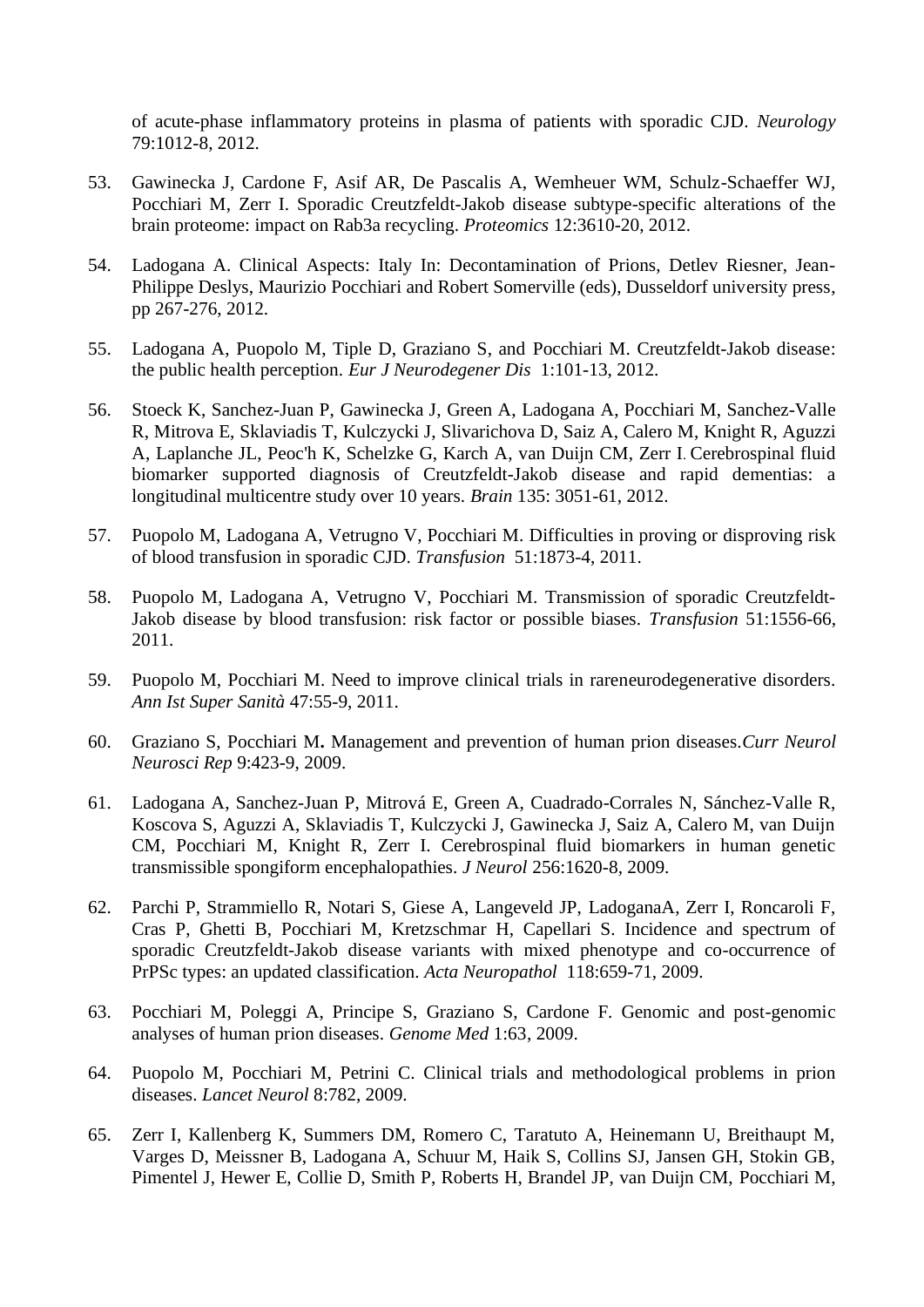Begue C, Cras P, Will RG, Sánchez-Juan P. Updated clinical diagnostic criteria for sporadic Creutzfeldt-Jakob disease. *Brain* 132:2659-68, 2009.

- 66. Pocchiari M. Prevalence of variant CJD in the UK. *BMJ* 338:b435, 2009.
- 67. Capellari S, Parchi P, Cortelli P, Avoni P, Casadei GP, Bini C, Baruzzi A, Lugaresi E, Pocchiari M, Gambetti P, Montagna P. Sporadic fatal insomnia in afatal familial insomnia pedigree. *Neurology* 70: 884-5, 2008.
- 68. Giannattasio C, Poleggi A, Puopolo M, Pocchiari M, Antuono P, Dal Forno G, Wekstein DR, Matera MG, Seripa D, Acciarri A, Bizzarro A, Lauria A, Masullo C. Survival in Alzheimer's disease is shorter in women carrying heterozygosity at codon 129 of the PRNP gene and no APOE epsilon 4 allele. *Dement Geriatr Cogn Disord* 25: 354-8, 2008.
- 69. Pocchiari M, Ladogana A, Graziano S, Puopolo M. Creutzfeldt-Jakob disease: hopes for therapy. *Eur J Neurol* 15:435-436, 2008.
- 70. Poleggi A, Bizzarro A, Acciarri A, Antuono P, Bagnoli S, Cellini E, Forno GD, Giannattasio C, Lauria A, Matera MG, Nacmias B, Puopolo M, Seripa D, Sorbi S, Wekstein DR, Pocchiari M, Masullo C. Codon 129 polymorphism of prion protein gene in sporadic Alzheimer's disease. *Eur J Neurol* 15:173-8, 2008.
- 71. Green A, Sánchez-Juan P, Ladogana A, Cuadrado-Corrales N, Sánchez-Valle R, Mitrova E, Stoeck K, Sklaviadis T, Kulczycki J, Heinemann U, Hess K, Slivarichova D, Saiz A, Calero M, Mellina V, Knight R, van Duijn CM, Zerr I. CSF analysis in patients with sporadic CJD and other transmissible spongiform encephalopathies. *Eur J Neurol* 14: 121-4, 2007.
- 72. Sanchez-Juan P, Sánchez-Valle R, Green A, Ladogana A, Cuadrado-Corrales N, Mitrová E, Stoeck K, Sklaviadis T, Kulczycki J, Hess K, Krasnianski A, Equestre M, Slivarichová D, Saiz A, Calero M, Pocchiari M, Knight R, van Duijn CM, Zerr I. Influence of timing on CSF tests value for Creutzfeldt-Jakob disease diagnosis. *J Neurol* 254: 901-6, 2007.
- 73. Zanusso G, Polo A, Farinazzo A, Nonno R, Cardone F, Di Bari M, Ferrari S, Principe S, Gelati M, Fasoli E, Fiorini M, Prelli F, Frangione B, Tridente G, Bentivoglio M, Giorgi A, Schininà ME, Maras B, Agrimi U, Rizzuto N, Pocchiari M, Monaco S. Novel prion protein conformation and glycotype in Creutzfeldt-Jakobdisease. *Arch Neurol* 64:595-9, 2007.
- 74. Collins SJ, Sanchez-Juan P, Masters CL, Klug GM, van Duijn C, Poleggi A, Pocchiari M, Almonti S, Cuadrado-Corrales N, de Pedro-Cuesta J, Budka H, Gelpi E, Glatzel M, Tolnay M, Hewer E, Zerr I, Heinemann U, Kretszchmar HA, Jansen GH, Olsen E, Mitrova E, Alpérovitch A, Brandel JP, Mackenzie J, Murray K, Will RG. Determinants of diagnostic investigation sensitivities across the clinical spectrum of sporadic Creutzfeldt-Jakob disease. *Brain* 129: 2278-87, 2006.
- 75. de Pedro-Cuesta J, Glatzel M, Almazán J, Stoeck K, Mellina V, Puopolo M, Pocchiari M, Zerr I, Kretszchmar HA, Brandel JP, Delasnerie-Lauprêtre N, Alpérovitch A, Van Duijn C, Sanchez-Juan P, Collins S, Lewis V, Jansen GH, Coulthart MB, Gelpi E, Budka H, Mitrova E. Human transmissible spongiform encephalopathies in eleven countries: diagnostic pattern across time, 1993-2002. *BMC Public Health* 6:278, 2006.
- 76. Nonno R, Di Bari MA, Cardone F, Vaccari G, Fazzi P, Dell'Omo G, Cartoni C, Ingrosso L, Boyle A, Galeno R, Sbriccoli M, Lipp HP, Bruce M, Pocchiari M, Agrimi U. Efficient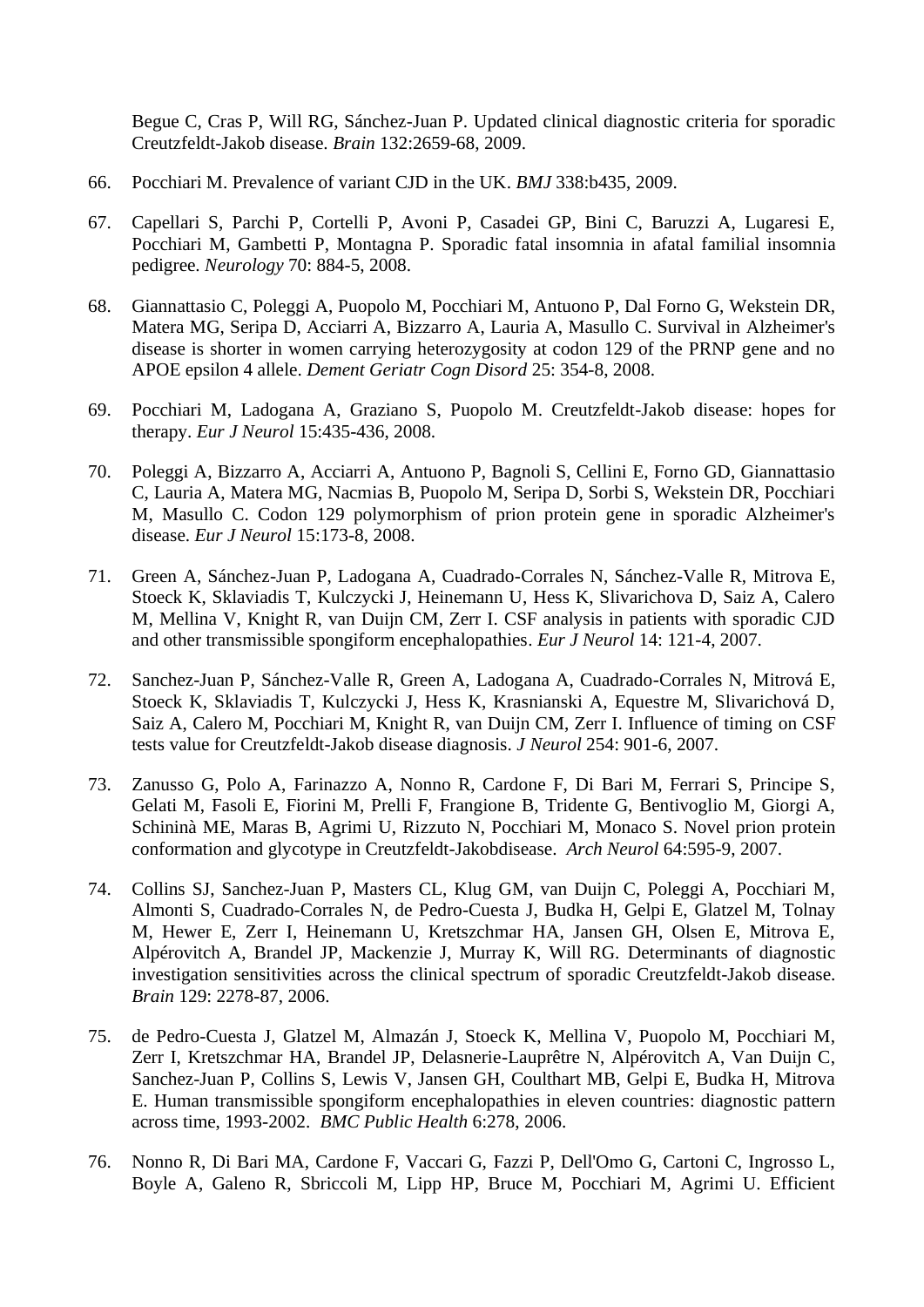transmission and characterization of Creutzfeldt-Jakob disease strains in bank voles. *PLoS Pathog* 2:e12, 2006.

- 77. Sánchez-Juan P, Green A, Ladogana A, Cuadrado-Corrales N, Sánchez-Valle R, Mitrova E, Stoeck K, Sklaviadis T, Kulczycki J, Hess K, Bodemer M, Slivarichova D, Saiz A, Calero-Lara M, Ingrosso L, Knight RSG, Janssens C, van Duijn CM, Zerr I. CSF tests in the differential diagnosis of Creutzfeldt-Jakob disease. *Neurology* 67:637-43, 2006.
- 78. Capellari S, Cardone F, Notari S, Schininà ME, Maras B, Sità D, Baruzzi A, Pocchiari M, Parchi P. Creutzfeldt-Jakob disease associated with the R208H mutation in the prion protein gene. *Neurology* 64:905-7, 2005.
- 79. [Conti S, Masocco M, Solimini R, Toccaceli V, Vichi M, Ladogana A, Almonti S, Puopolo M,](http://www.ncbi.nlm.nih.gov/entrez/query.fcgi?cmd=Retrieve&db=pubmed&dopt=Abstract&list_uids=16037658&query_hl=1&itool=pubmed_docsum)  [Pocchiari M.C](http://www.ncbi.nlm.nih.gov/entrez/query.fcgi?cmd=Retrieve&db=pubmed&dopt=Abstract&list_uids=16037658&query_hl=1&itool=pubmed_docsum)reutzfeldt-Jakob disease and other human forms of transmissible spongiform encephalopathy in Italy: a mortality study carried out from different data sources *Ann Ist Sup Sanità* 4:103-11, 2005.
- 80. Conti S, Masocco M, Toccaceli V, Vichi M, Ladogana A, Almonti S, Puopolo M, Pocchiari M. Mortality from human transmissible spongiform encephalopathies: a record linkage study. *Neuroepidemiology* 24:214-20, 2005.
- 81. Kovács GG, Puopolo M, Ladogana A, Pocchiari M, Budka H, van Duijn C, Collins SJ, Boyd A, Giulivi A, Coulthart M, Delasnerie-Laupretre N, Brandel JP, Zerr I, Kretzschmar HA, de Pedro-Cuesta J, Calero-Lara M, Glatzel M, Aguzzi A, Bishop M, Knight R, Belay G, Will R, Mitrova E; EUROCJD. Genetic prion disease: the EUROCJD experience. *Hum Genet* 118:166-74, 2005.
- 82. Ladogana A, Puopolo M, Croes EA, Budka H, Jarius C, Collins S, Klug G, Sutcliffe T, Giulivi A, Alpérovitch A, Delasnerie-Lauprêtre N, Brandel JP, Poser S, Kretzschmar HA, Rietvald I, Mitrova E, de Pedro Cuesta J, Martinez-Martin P, Glatzel M, Aguzzi A, Knight RSG, Ward H, Pocchiari M, van Duijn CM, Will RG, Zerr I. Mortality from Creutzfeldt-Jakob disease and related disorders in Europe, Australia, and Canada. *Neurology* 64:1586-91, 2005.
- 83. Ladogana A, Puopolo M, Poleggi A, Almonti S, Mellina V, Equestre M, Pocchiari M. High incidence of genetic human transmissibile spongiform encephalopathies in Italy. *Neurology* 64:1592-7, 2005.
- 84. Pocchiari M, Almonti S, Mellina V, Ladogana A. La malattia di Creutzfeldt-Jakob, aspetti clinici ed epidemiologici. In: Le Demenze, Trabucchi M. (ed), UTET Milano, pp 327- 42,2005.
- 85. Pocchiari M, Puopolo M, Croes EA, Budka H, Gelpi E, Collins SJ, Lewis V, Sutcliffe T, Giulivi A, Delasnerie-Lauprêtre N, Brandel JP, Alpérovitch A, Zerr I, Poser S, Kretzschmar HA, Ladogana A, Rietvald I, Mitrova E, Martinez-Martin P, de Pedro Cuesta J, Glatzel M, Aguzzi A, Cooper S, MacKenzie J, van Duijn CM, Will RG. Predictors of survival in sporadic Creutzfeldt-Jakob disease and other human transmissible spongiform encephalopathies. *Brain* 127:2348-59, 2004.
- 86. Puopolo M, Ladogana A, Almonti S, Daude N, Bevivino S, Petraroli R, Poleggi A, Quanguo L, Pocchiari M. Mortality trend from sporadic Creutzfeldt-Jakob disease (CJD) in Italy, 1993- 2000. *J Clin Epidemiol* 56:494-9, 2003.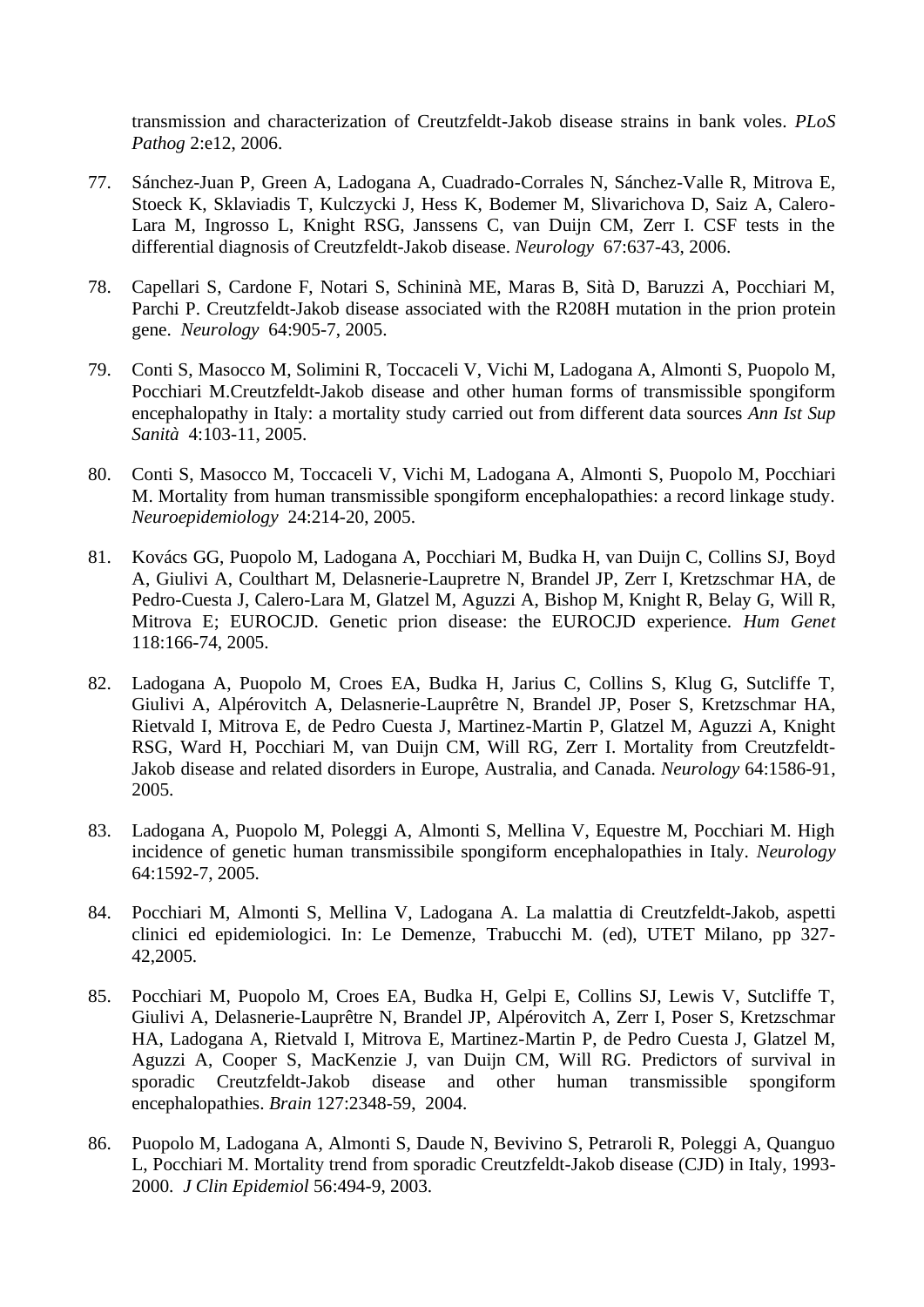- 87. Zanusso G, Ferrari S, Cardone F, Zampieri P, Gelati M, Fiorini M, Farinazzo A, Gardiman M, Cavallaro T, Bentivoglio M, Righetti PG, Pocchiari M, Rizzuto N, Monaco S. Detection of pathologic prion protein in the olfactory epithelium in sporadic Creutzfeldt-Jakob disease. *N Engl J Med* 348:711-9, 2003.
- 88. Ingrosso L, Vetrugno V, Cardone F, Pocchiari M. Molecular diagnostics of transmissible spongiform encephalopathies. *Trends Mol Med* 8:273-80,2002.
- 89. La Bella V, Collinge J, Pocchiari M, Piccoli F. Variant Creutzfeldt-Jakob disease in an Italian woman. *Lancet* 360:997-8, 2002.
- 90. Budka H, Dormont D, Kretzschmar H, Pocchiari M, van Duijn C. BSE and variant Creutzfeldt-Jakob disease: never say never. *Acta Neuropathol* 103:627-8, 2002.
- 91. Ladogana A, Pocchiari M. Encefalopatie spongiformi trasmissibili: la malattia di Creutzfelt-Jakob (MCJ) e la variante della malattia di Creutzfeldt-Jakob (vMCJ). In: Quaderni di Igiene Pubblica e Veterinaria 14. Malattie Infettive emergenti di interesse medico e veterinario. Giornata di studio Pisa, 6 aprile 2001. Atti, Edizioni Regione Toscana, Firenze, Italia pp. 51-6, 2002.
- 92. Minghetti L, Cardone F, Greco A, Puopolo M, Levi G, Green AJ, Knight R, Pocchiari M. Increased CSF levels of prostaglandin E(2) in variant Creutzfeldt-Jakob disease. *Neurology* 58:127-9, 2002.
- 93. Zanusso G, Righetti PG, Ferrari S, Terrin L, Farinazzo A, Cardone F, Pocchiari M, Rizzuto N, Monaco S. Two-dimensional mapping of three phenotype-associated isoforms of the prion protein in sporadic Creutzfeldt-Jakob disease. *Electrophoresis* 23:347-55, 2002.
- 94. Cardone F, Pocchiari M. A role for complement in transmissible spongiform encephalopathies. *Nat Med* 7:410-1, 2001.
- 95. Ladogana A, Almonti S, Petraroli R, Giaccaglini E, Ciarmatori C, Liu QG, Bevivino S, Squitieri F, Pocchiari M. Mutation of the PRNP gene at codon 211 in familial Creutzfeldt-Jakob disease. *Am J Med Genet* 103:133-7, 2001.
- 96. Ladogana A, Puopolo M, Almonti S, Geloso M.C, Bevivino S, Daude N, Petraroli R, Pocchiari M. Sorveglianza della Malattia di Creutzfeldt-Jakob (MCJ) e sindromi correlate in Italia . *Notiziario dell'Istituto Superiore di Sanità* 3, 2001.
- 97. Alperovitch A, Zerr I, Pocchiari M, Mitrova E, de Pedro Cuesta J, Hegyi I, Collins S, Kretzschmar H, van Duijn C, Will RG. Codon 129 prion protein genotype and sporadic Creutzfeldt-Jakob disease. *Lancet* 353:1673-4,1999. Erratum in: *Lancet* 355:72, 2000.
- 98. Brown P, Preece M, Brandel JP, Sato T, McShane L, Zerr I, Fletcher A, Will RG, Pocchiari M, Cashman NR, d'Aignaux JH, Cervenáková L, Fradkin J, Schonberger LB, Collins SJ. Iatrogenic Creutzfeldt-Jakob disease at the millennium. *Neurology* 55:1075-81, 2000.
- 99. Cardone F, Ladogana A, Pocchiari M. La malattia di Creutzfeldt-Jakob e le altre demenze da agenti infettivi. In: Le Demenze, Trabucchi M. (ed), UTET Milano, pp 327-42, 2000.
- 100. Minghetti L, Greco A, Cardone F, Puopolo M, Ladogana A, Almonti S, Cunningham C, Victor Hug P, Pocchiari M, Levi G. Increased brain synthesis of prostaglandin E2 and F2-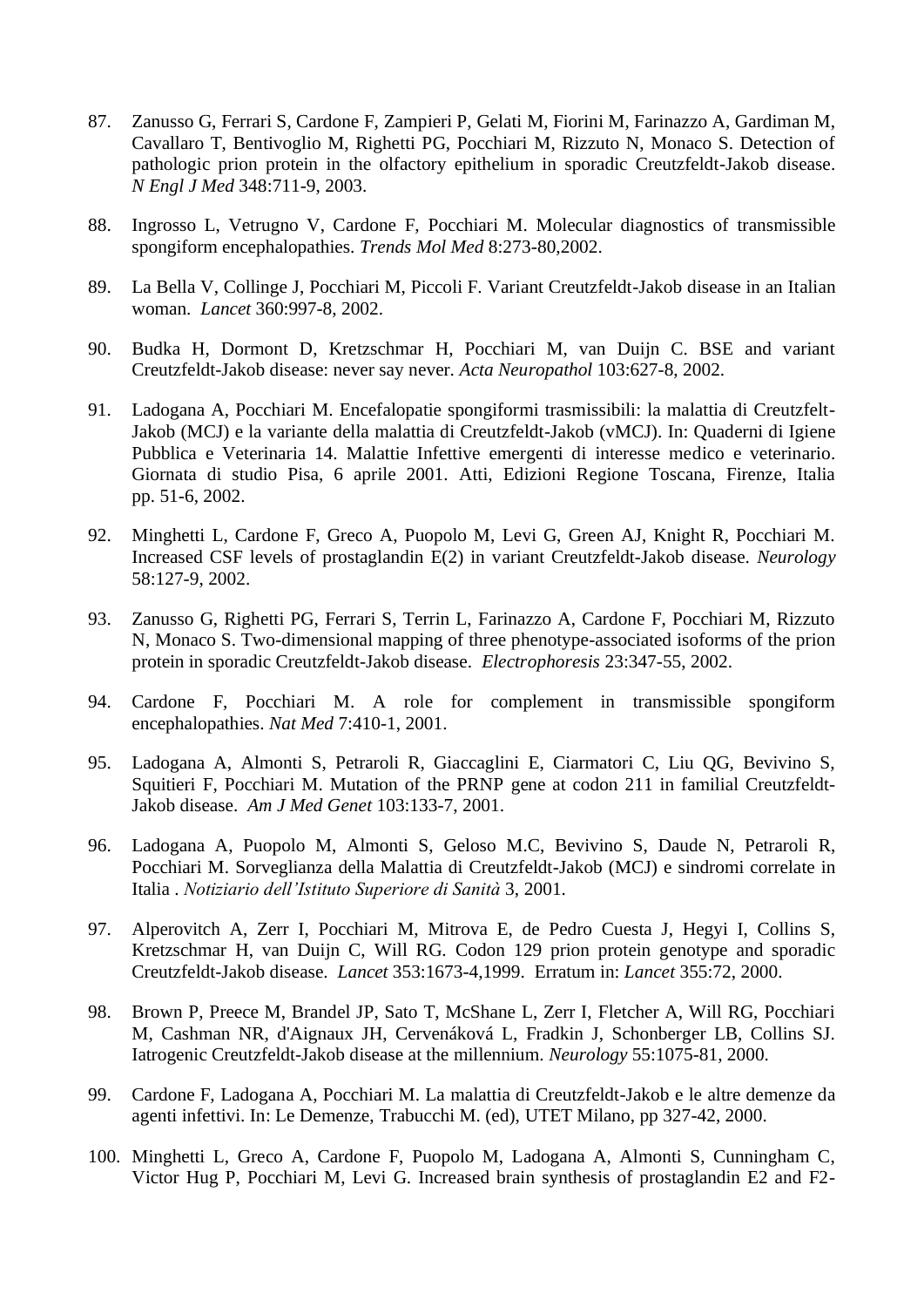isoprostane in human and experimental trasmissible spongiform encephalopathies. *J Neuropathol Exp Neurol* 59:866-71, 2000.

- 101. Petraroli R, Vaccari G, Pocchiari M. A rapid and efficient method for the detection of point mutations of the human prion protein gene (PRNP) by direct sequencing. *J Neurosci Methods* 99:59-63, 2000.
- 102. Zerr I, Pocchiari M, Collins S, Brandel JP, de Pedro Cuesta J, Knight RSG, Bernheimer H, Cardone F, Delasnerie-Lauprêtre N, Cuadrado-Corrales N, Ladogana A, Bodemer M, Fletcher A, Awan T, Bremon AR, Budka H, Laplanche JL, Will RG, Poser S. Analysis of EEG and CSF 14-3-3 proteins as aids to the diagnosis of Creutzfeldt-Jakob disease. *Neurology* 55:811- 5, 2000.
- 103. Arpino C, Conti S, Masocco M, Toccaceli V, Ladogana A, D'Alessandro M, Pocchiari M. Creutzfeldt-Jacob disease mortality in Italy, 1982-1996. *Neuroepidemiology* 18:92-100, 1999.
- 104. Asher DM, Padilla AM, Pocchiari M. WHO Consultation on Diagnostic Procedures for Transmissible Spongiform Encephalopathies: Need for Reference Reagents and Reference Panels. Geneva, Switzerland, 22-23 March 1999. *Biologicals* 27:265-72, 1999.
- 105. Cardone F, Liu QG, Petraroli R, Ladogana A, D'Alessandro M, Arpino C, Macchi G, Pocchiari M. Prion protein glycotype analysis in familial and sporadic Creutzfeldt-Jakob disease patients. *Brain Res Bull* 49:429-433, 1999.
- 106. Ladogana A, Pocchiari M. Approfondimento sulla malattia di Creutzfeldt-Jakob. In: Trattato Italiano di Neurologia. Bergonzi P. Massaro A.R.(Ed) Verduci Editore, Capitolo 28, II parte, pp 33-42, 1999.
- 107. Ladogana A, Pocchiari M. Gerstmann Scheinker Sträussler, Sindrome di. Enciclopedia Medica Italiana, USES Firenze, Aggiornamento II, Tomo II, pp 2504-6,1999.
- 108. Lee HS, Sambuughin N, Cervenakova L, Chapman J, Pocchiari M, Litvak S, Qi HY, Budka H, del Ser T, Furukawa H, Brown P, Gajdusek DC, Long JC, Korczyn AD, Goldfarb LG. Ancestral origins and worldwide distribution of the PRNP 200K mutation causing familial Creutzfeldt-Jakob disease. *Am J Hum Genet* 64:1063-70, 1999.
- 109. Vetrugno V, Malchow M, Liu Q, Marziali G, Battistini A, Pocchiari M. Expression of wildtype and V210I mutant prion protein in human neuroblastoma cells. *Neurosci Lett* 270:41-4, 1999.
- 110. Zeidler M, Knight R, Stewart G, Ironside JW, Will RG, Green AJ, Pocchiari M. Diagnosis of Creutzfeldt-Jakob disease. Routine tonsil biopsy for diagnosis of new variant Creutzfeldt-Jakob disease is not justified. *BMJ* 318:538, 1999.
- 111. Ingrosso L, Pisani F, Pocchiari M. Transmission of the 263K scrapie strain by the dental route. *J Gen Virol* 80:3043-7, 1999.
- 112. Cardone F, Ladogana A, Ingrosso L, Pocchiari M. Encefalopatie Spongiformi Trasmissibili. Enciclopedia Medica Italiana, USES Firenze, Aggiornamento II, Tomo I, pp 1862-80,1998.
- 113. D'Alessandro M, Petraroli R, Ladogana A, Pocchiari M. High incidence of Creutzfeldt-Jakob disease in rural Calabria, Italy. *Lancet* 352: 1989-90, 1998.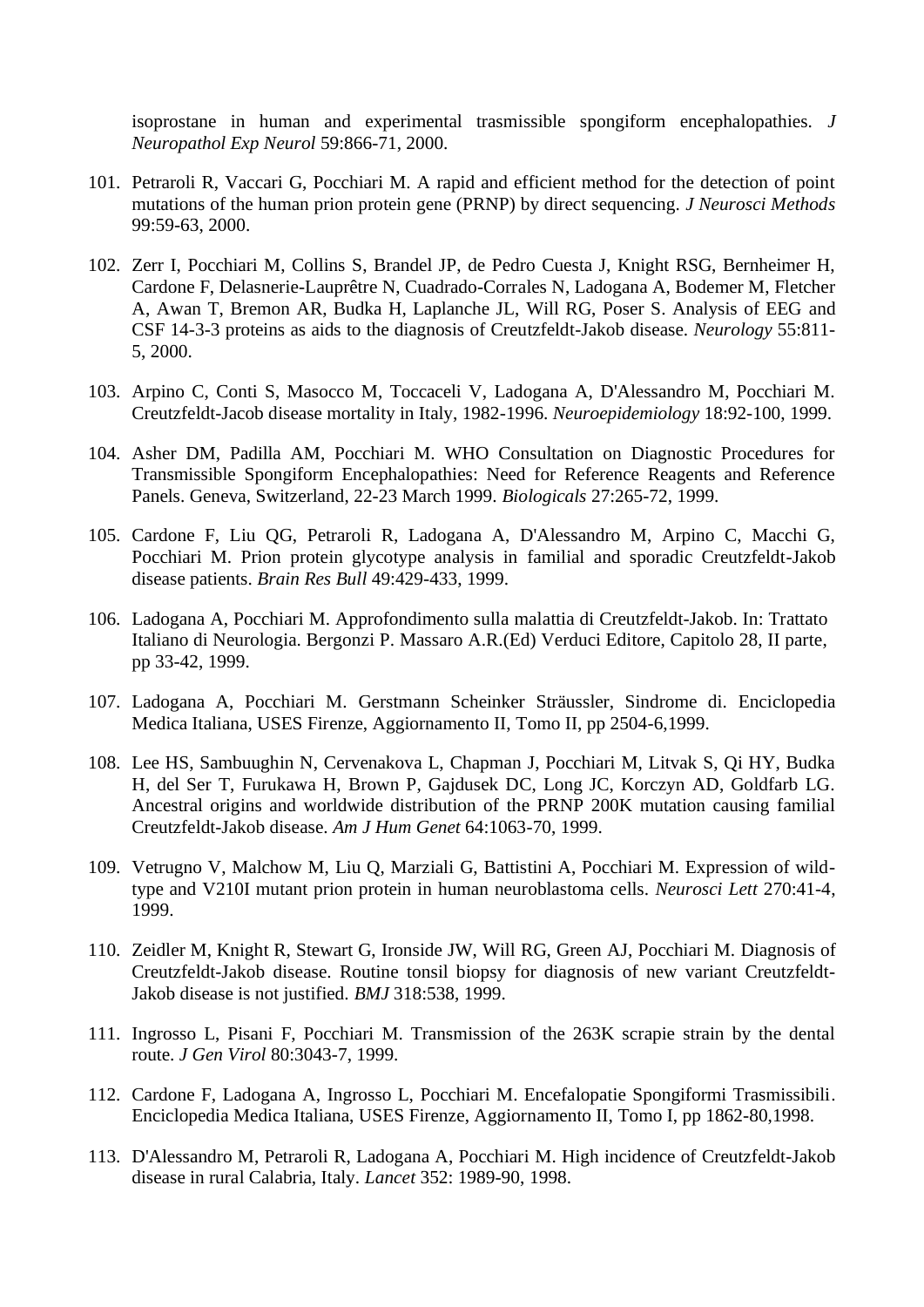- 114. Ladogana A, Arpino C, Pocchiari M. Alpers, Malattia di. Enciclopedia Medica Italiana, USES Firenze, Aggiornamento II, Tomo I,pp 241-42, 1998.
- 115. Ladogana A, Arpino C, Pocchiari M. Creutzfeldt-Jakob, Malattia di. Enciclopedia Medica Italiana, USES Firenze, Aggiornamento II, Tomo I, pp 1428-36, 1998.
- 116. Padovani A, D'Alessandro M, Parchi P, Cortelli P, Anzola GP, Montagna P, Vignolo LA, Petraroli R, Pocchiari M, Lugaresi E, Gambetti P. Fatal familial insomnia in a new Italian kindred. *Neurology* 51:1491-4, 1998.
- 117. Piccardo P, Dlouhy SR, Lievens PM, Young K, Bird TD, Nochlin D, Dickson DW, Vinters HV, Zimmerman TR, Mackenzie IR, Kish SJ, Ang LC, De Carli C, Pocchiari M, Brown P, Gibbs CJ Jr, Gajdusek DC, Bugiani O, Ironside J, Tagliavini F, Ghetti B. Phenotypic variability of Gerstmann-Sträussler-Scheinker disease is associated with prion protein heterogeneity. *J Neuropathol Exp Neurol* 57:979-88,1998.
- 118. Pocchiari M, Ladogana A, Petraroli R, Cardone F, D'Alessandro M. Recent Italian FFI cases. *Brain pathol* 8:564-6, 1998.
- 119. Pocchiari M. Early identification of variant Creutzfeldt-Jakob disease. *BMJ* 316:563-4,1998.
- 120. Will RG, Alperovitch A, Poser S, Pocchiari M, Hofman A, Mitrova E, de Silva R, D'Alessandro M, Delasnerie-Laupretre N, Zerr I, van Duijn C. Descriptive epidemiology of Creutzfeldt-Jakob disease in six European countries, 1993-1995. EU Collaborative Study Group for CJD. *Ann Neurol* 6:763-7, 1998.
- 121. Barbanti P, Pocchiari M. Creutzfeldt-Jakob disease and related disorders: etiopathogenetic aspects. *Funct Neurol* 12:159-64, 1997.
- 122. Ingrosso L, Ladogana A, Pocchiari M. Predisposizione genetica nelle demenze trasmissibili. In: I Geni per l'Uomo. Ricerca genetica e medicina. Atti del simposio internazionale" Dal Genoma Umano alla Medicina molecolare, Roma 22 maggio, 1996. (Neri G. ed.), Phoenix Ed., Roma, Italia, 59-62, 1997.
- 123. Salvatore M, Seeber AC, Nacmias B, Petraroli R, Sorbi S, Pocchiari M. Alpha1 antichymotrypsin signal peptide polymorphism in sporadic Creutzfeldt-Jakob disease. *Neurosci Lett* 227:140-2, 1997.
- 124. Silvestrini MC, Cardone F, Maras B, Pucci P, Barra D, Brunori M, Pocchiari M. Identification of the prion protein allotypes which accumulate in the brain of sporadic and familial Creutzfeldt-Jakob disease patients. *Nat Med* 3:521-5, 1997.
- 125. Petraroli R, Pocchiari M. Codon 219 polymorphism of PRNP in healthy Caucasians and Creutzfeldt-Jakob disease patients. *Am J Hum Genet* 58:888-9, 1996.
- 126. Barbanti P, Fabbrini G, Salvatore M, Petraroli R, Cardone F, Maras B, Equestre M, Macchi G, Lenzi GL, Pocchiari M. Polymorphism at codon 129 or codon 219 of PRNP and clinical heterogeneity in a previously unreported family with Gerstmann-Sträussler-Scheinker disease (PrP-P102L mutation). *Neurology* 47:734-41, 1996.
- 127. Budka H, Aguzzi A, Brown P, Brucher JM, Bugiani O, Collinge J, Diringer H, Gullotta F, Haltia M, Hauw JJ, Ironside JW, Kretzschmar HA, Lantos PL, Masullo C, Pocchiari M, Schlote W, Tateishi J, Will RG. [Consensus report: tissue handling in suspected Creutzfeldt-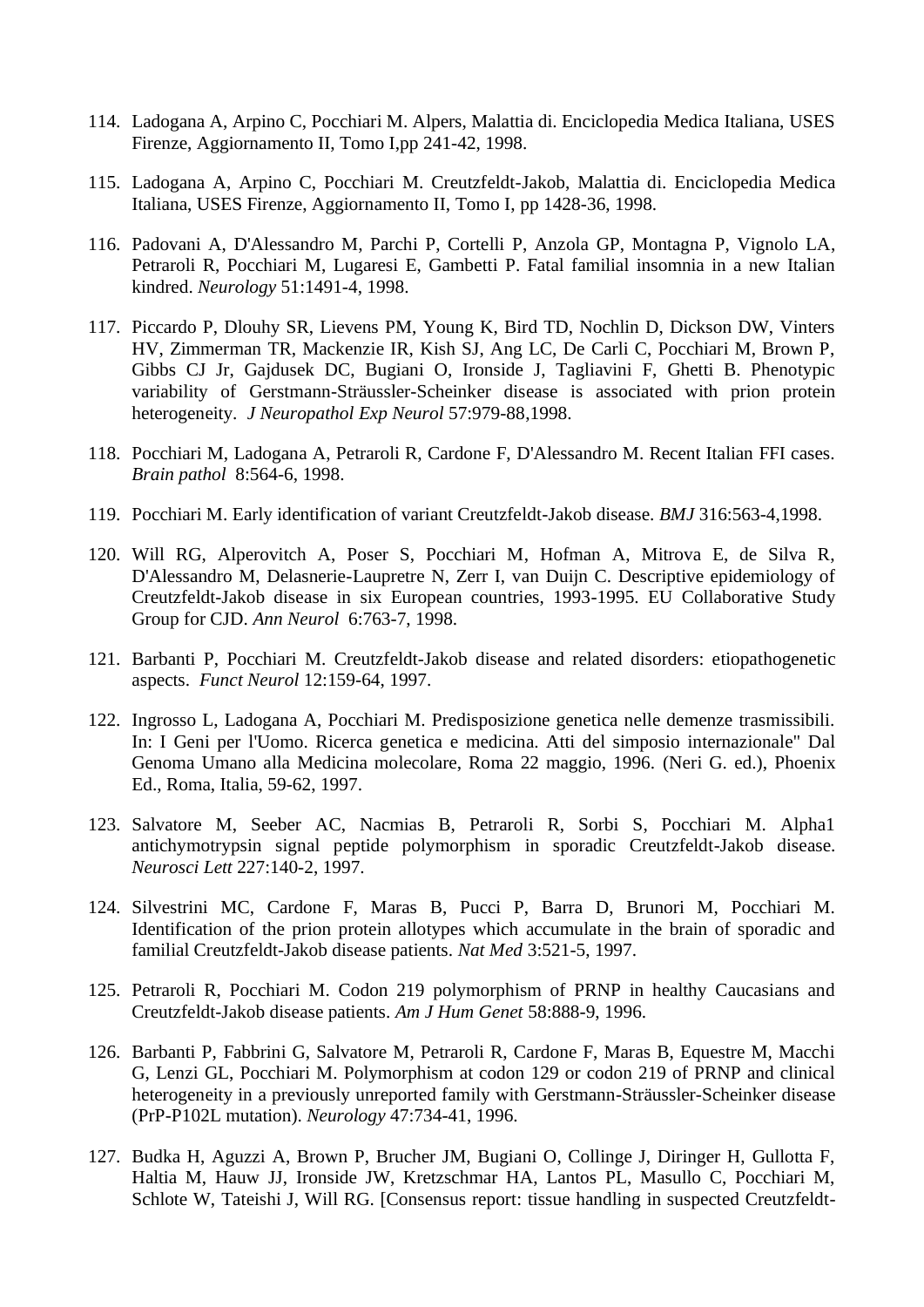Jakob disease and other spongiform encephalopathies (prion diseases) in the human. European Union Biomed-1 Concerted Action]. *Pathologe* 17:171-5, 1996.

- 128. Calissano M, Petraroli R, Pocchiari M. Therapeutical approaches to transmissible spongiform encephalopathies (TSE): the case of amphotericin-B. *J Biol Regul Homeost Agents* 10:69-71, 1996.
- 129. Ladogana A, Cardone F, Pocchiari M. Encefalopatia spongiforme bovina e malattia di Creutzfeldt-Jakob. *Giornale italiano di malattie infettive* 6:327-336, 1996.
- 130. Salvatore M, Pocchiari M, Cardone F, Petraroli R, D'Alessandro M, Galveź S, Brown P, Macćhi G, Fieschi C, Colosimo C. Codon 200 mutation in a new family of Chilean origin with Creutzfeldt-Jakob disease. *J Neurol Neurosurg Psychiatry* 61:111-2, 1996.
- 131. Will RG, Ironside JW, Zeidler M, Cousens SN, Estibeiro K, Alperovitch A, Poser S, Pocchiari M, Hofman A, Smith PG. A new variant of Creutzfeldt-Jakob disease in the UK. *Lancet* 347:921-5, 1996.
- 132. Delasnerie-Laupretre N, Poser S, Pocchiari M, Wientjens DP, Will R. Creutzfeldt-Jakob disease in Europe. *Lancet* 346:898, 1995.
- 133. Ladogana A, Liu Q, Xi YG, Pocchiari M. Proteinase-resistant protein in human neuroblastoma cells infected with brain material from Creutzfeldt-Jakob patient. *Lancet* 345:594-5, 1995.
- 134. Salvatore M, Genuardi M, Petraroli R, Masullo C, D'Alessandro M, Pocchiari M. Polymorphisms of the prion protein gene in Italian patients with Creutzfeldt-Jakob disease. *Hum Genet* 94:375-9, 1994. Erratum in: *Hum Genet* 95:605, 1995.
- 135. Salvatore M, Seeber AC, Nacmias B, Petraroli R, D'Alessandro M, Sorbi S, Pocchiari M. Apolipoprotein E in sporadic and familial Creutzfeldt-Jakob disease. *Neurosci Lett* 199:95-8, 1995.
- 136. Alperovitch A, Brown P, Weber T, Pocchiari M, Hofman A, Will R. Incidence of Creutzfeldt-Jakob disease in Europe in 1993. *Lancet* 343:918,1994.
- 137. Brown P, Cervenáková L, Goldfarb LG, McCombie WR, Rubenstein R, Will RG,Pocchiari M, Martinez-Lage JF, Scalici C, Masullo C, et al. Iatrogenic Creutzfeldt-Jakob disease: an example of the interplay between ancient genes and modern medicine. *Neurology* 44:291-3, 1994.
- 138. Masullo C, Salvatore M, Macchi G, Genuardi M, Pocchiari M. Progressive dementia in a young patient with a homozygous deletion of the PrP gene. *Ann N Y Acad Sci* 724:358-60, 1994.
- 139. Oberdieck U, Xi YG, Pocchiari M, Diringer H. Characterisation of antisera raised against species-specific peptide sequences from scrapie-associated fibril protein and their application for post-mortem immunodiagnosis of spongiform encephalopathies. *Arch Virol* 136:99-110, 1994.
- 140. Ozel M, Xi YG, Baldauf E, Diringer H, Pocchiari M. Small virus-like structure in brains from cases of sporadic and familial Creutzfeldt-Jakob disease. *Lancet* 344:923-4, 1994.